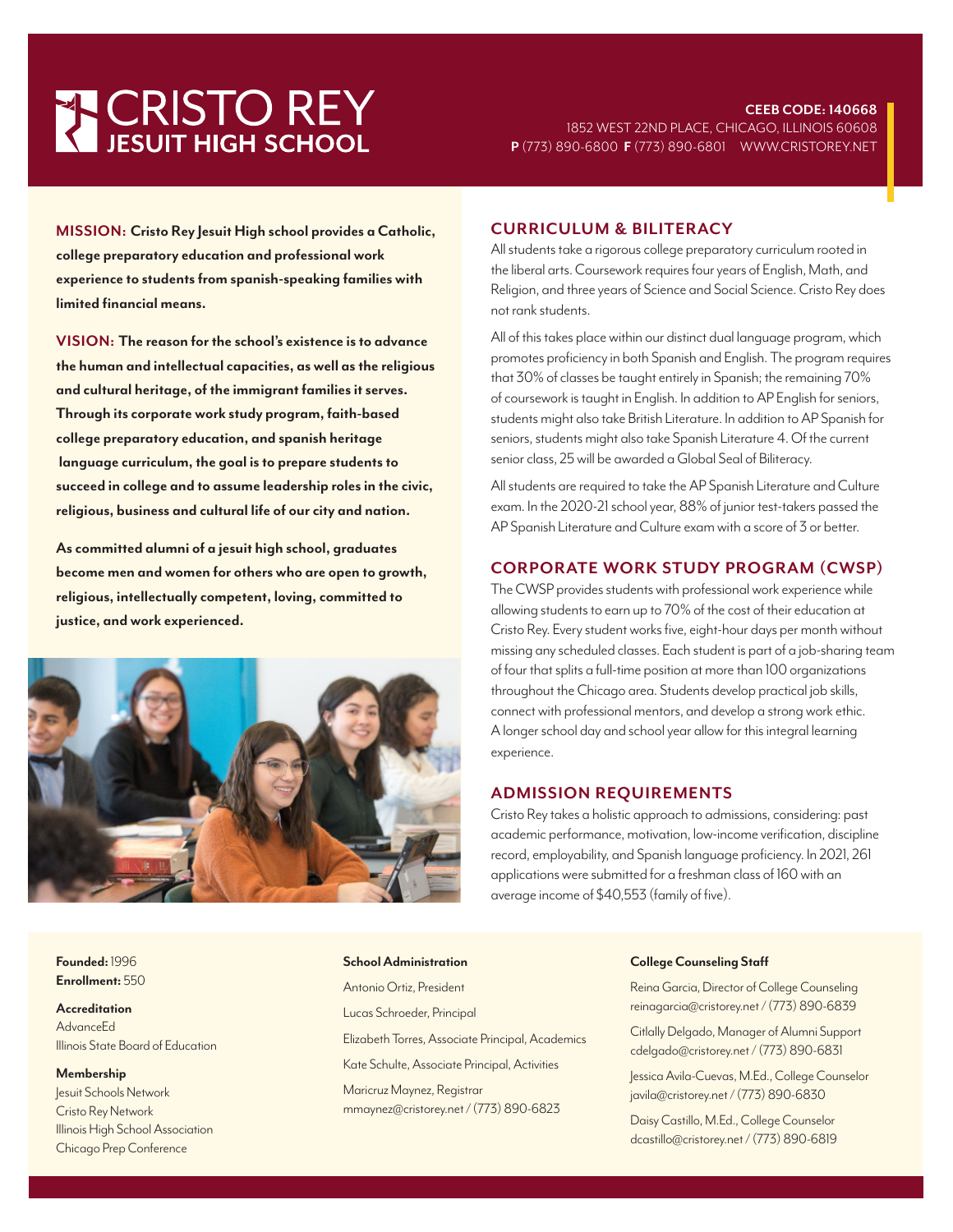## **ACTIVITIES**

Students participate in 19 varsity and junior varsity sports teams, through 13 different sports, and 24 different student clubs and activities. More than 78% of the student body participates in at least one sport or extra-curricular activity. Through athletics and activities, students develop leadership skills, work cooperatively with others, and grow emotionally, spiritually, and intellectually outside the classroom setting.

#### **SERVICE LEARNING**

Each school year, freshmen, sophomores, and juniors are required to complete a class-based service project. Seniors are required to complete a minimum of 15 hours at the approved non-profit organization of their choice. Additional opportunities for service are available throughout the year including local, national, and international summer enrichment programs.

#### **GRADING PROCEDURES**

**Weighted GPA Distribution - Class of 2021 134 Students - Six Semester Grades**



Cristo Rey Jesuit High School utilizes a 4.0 grading scale: A=4.0; A-=3.67; B+=3.33; B=3.0; B-=2.67; C+=2.33; C=2.0; C-=1.67; D+=1.33; D=1.0; F=0.0. *All grades for AP and Honors courses are multiplied by 1.25.*

*For students that faced severe hardship due to the COVID-19 pandemic, Cristo Rey offered courses as Pass/Fail. Incompletes were issued if the student had a finite amount of work to complete in order to earn a passing grade.*

## **SCHOOL CURRICULUM**

|                                 | Department Freshman Year                                                    | <b>Sophomore Year</b>                                                        | Junior Year                                     | <b>Senior Year</b>                                                                                                      |
|---------------------------------|-----------------------------------------------------------------------------|------------------------------------------------------------------------------|-------------------------------------------------|-------------------------------------------------------------------------------------------------------------------------|
| Corporate Work Study<br>Program | CWSP1                                                                       | CWSP <sub>2</sub>                                                            | CWSP <sub>3</sub>                               | CWSP4                                                                                                                   |
| English                         | English 1                                                                   | English <sub>2</sub>                                                         | American Literature                             | AP English Literature and<br>Composition                                                                                |
| <b>Fine Arts</b>                | Fine Arts I: Intro to Music                                                 |                                                                              |                                                 | Fine Arts 4: Art History                                                                                                |
| <b>Mathematics</b>              | (H) Algebra 1                                                               | Algebra II or (H) Algebra II with<br>Geometry                                | Geometry or (H) Pre-Calculus                    | <b>Advanced Algebra/Statistics</b><br><b>AP Calculus</b><br><b>Fundamentals of Pre-Calculus</b><br><b>AP Statistics</b> |
| Religion                        | Religion 1: Catholic Christianity*                                          | Religion 2: Hebrew Scripture/<br>Sacraments*                                 | Religion 3: New Testament/Church<br>History     | Ethics and the Christian Life                                                                                           |
| <b>Science</b>                  | (H) Biology<br>Health<br>Introduction to Technology                         | (H) Physics                                                                  | (H) Chemistry                                   | <b>Advanced Biology</b>                                                                                                 |
| <b>Social Studies</b>           |                                                                             | World History*                                                               | U.S. History<br>History of the Americas*        | Civics<br>AP United States Government<br>and Politics                                                                   |
| Spanish                         | Spanish for Heritage Speakers I:<br>Introductory Grammar and<br>Literature* | Spanish for Heritage Learners<br>II: Intermediate Grammar and<br>Literature* | Advanced Spanish 3: History of the<br>Americas* | AP Spanish Literature and Culture*                                                                                      |

\* Courses taught in Spanish as a part of the dual language program (H) Honors option available

The following electives are offered to Seniors only: Broadcast Media, Chicano Studies, Finance, Philosophy, and College Prep

#### **ADDITIONAL OPPORTUNITIES**

#### **Arrupe Virtual Learning Institute (AVLI)**

AVLI coursework utilizes the online format that students might expect to experience in college. The focus is on student engagement, communication, and meaningful assessment. AVLI classes will be designated on the transcript.

#### **GRADUATION REQUIREMENTS**

A minimum of 28.5 credits are required for graduation, including:

**Corporate Work Study Program:** 1 Credit/year

**Electives:** 1.5 Credits **English:** 1 Credit/year **Fine Arts:** .5 Credit **Mathmatics:** 1 Credit/year **Physical Education:** .5 Credit **Religion:** 1 Credit/year **Science:** 3 Credits **Social Studies:** 3 Credits **Spanish:** 1 Credit/year